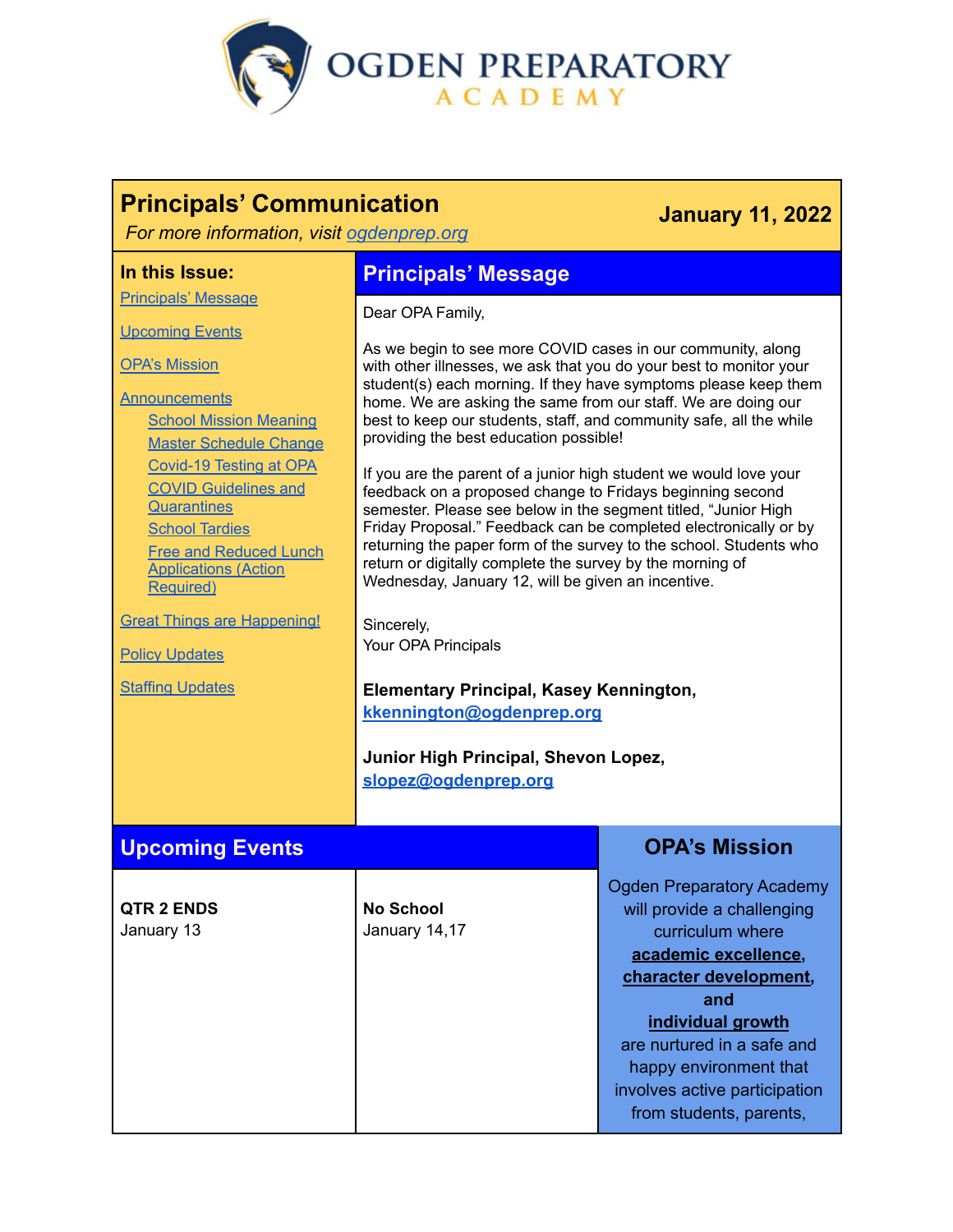

<span id="page-1-0"></span>

|                                                         |                                                                                                                                                                                                                                                                                                                                                                                                                                                                                                                                                                                         | teachers, and community<br>members. |
|---------------------------------------------------------|-----------------------------------------------------------------------------------------------------------------------------------------------------------------------------------------------------------------------------------------------------------------------------------------------------------------------------------------------------------------------------------------------------------------------------------------------------------------------------------------------------------------------------------------------------------------------------------------|-------------------------------------|
| <b>Announcements</b>                                    |                                                                                                                                                                                                                                                                                                                                                                                                                                                                                                                                                                                         |                                     |
| <b>School Mission Meaning</b>                           | Character Development - Having good character is important to<br>becoming a productive and successful person. Good character<br>traits include honesty, integrity, and dedication. Here at OPA we are<br>taught the Seven Habits of Highly Effective People. We study and<br>practice those habits that will develop strong character so we can<br>be a responsible, kind, and hardworking school community. If you<br>have any questions about the seven habits feel free to ask a<br>teacher or any member of the administration.                                                     |                                     |
| <b>Master Schedule Change</b><br><b>Virtual Fridays</b> | In order to give our teachers needed time to analyze student data,<br>plan accordingly, and prepare to meet our student learning goals,<br>we will be implementing three Virtual Fridays. During these days<br>students will complete a few assignments from home that will count<br>for their attendance that day. The teachers will have a full day for<br>training and time to analyze student data and plan accordingly. The<br>following dates will be Virtual Fridays for all students;<br>Friday, January 7, 2022<br>$\bullet$<br>Friday, March 11, 2022<br>Friday, May 13, 2022 |                                     |
| <b>Junior High Friday</b><br><b>Proposal</b>            | It is proposed that Friday's attendance at the Junior High be<br>optional for students getting C- or higher grades in their classes.<br>The OPA Board of Directors will be voting on this proposal at the<br>Board Meeting, January 12, 2022 at 4:30 pm.<br>For additional details and to give feedback, please complete the<br>survey:<br>https://ogdenpreparatory.sjc1.qualtrics.com/jfe/form/SV_1MPAtPfzVf<br>gGama                                                                                                                                                                  |                                     |
| <b>2022-2023 Fee Schedule</b>                           | We are reviewing the fee schedule for next school year. You can<br>give the OPA Board of Directors feedback on the proposed<br>schedule, and it will be voted upon in the March meeting. You can                                                                                                                                                                                                                                                                                                                                                                                        |                                     |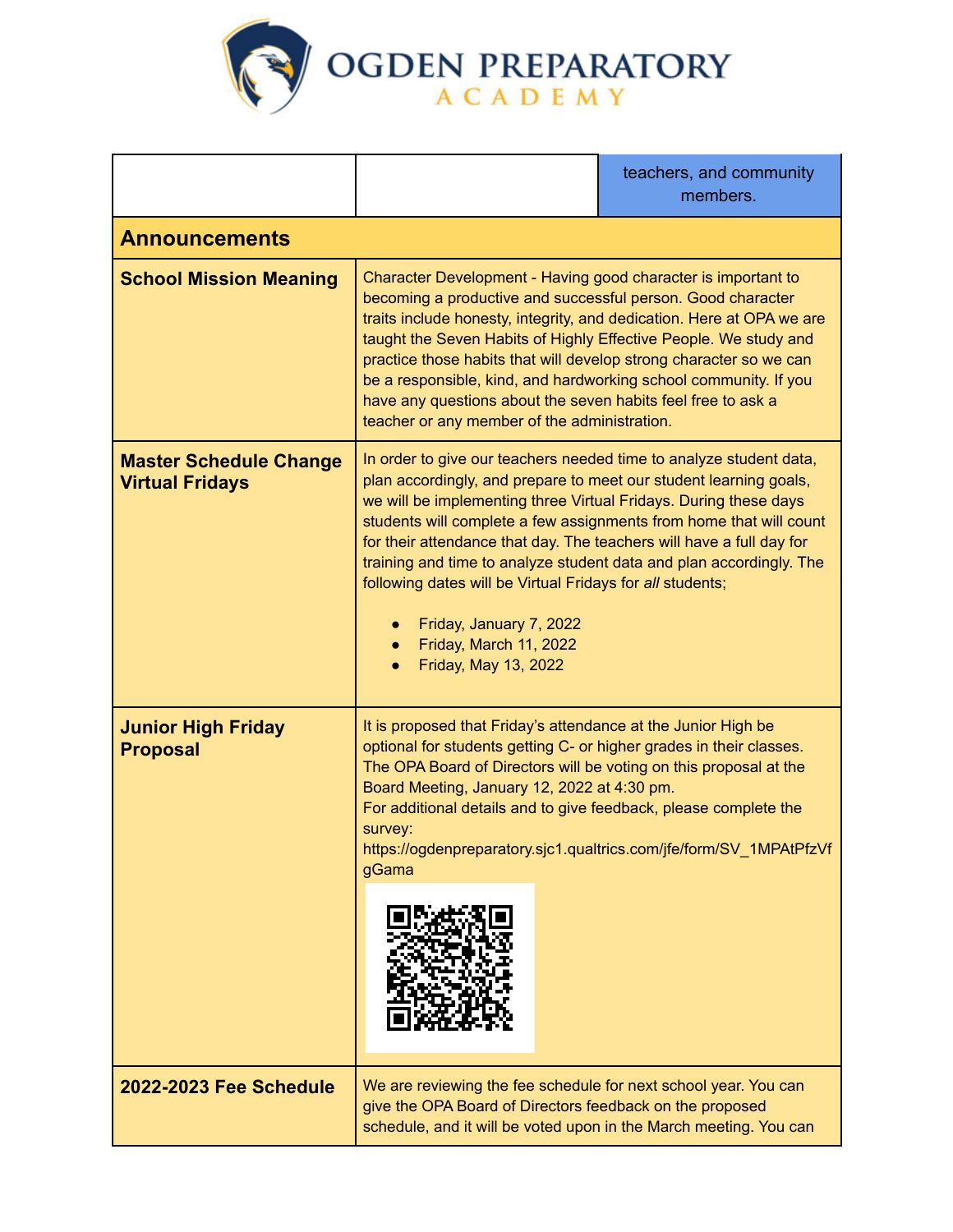

|                                                                             | also give any feedback to a member of administration. The<br>proposed Fee Schedule is attached.                                                                                                                                                                                                                                                                                                                                                                                                                                                                             |  |
|-----------------------------------------------------------------------------|-----------------------------------------------------------------------------------------------------------------------------------------------------------------------------------------------------------------------------------------------------------------------------------------------------------------------------------------------------------------------------------------------------------------------------------------------------------------------------------------------------------------------------------------------------------------------------|--|
| <b>Covid-19 Testing at OPA</b>                                              | We are happy to announce that OPA has the capacity to give our<br>students and their families rapid tests at the front offices!                                                                                                                                                                                                                                                                                                                                                                                                                                             |  |
|                                                                             | Any individual who desires a rapid test at OPA, must first give<br>consent through the link below:                                                                                                                                                                                                                                                                                                                                                                                                                                                                          |  |
|                                                                             | https://redcap.link/utah.gov-OgdenPrepAcademy                                                                                                                                                                                                                                                                                                                                                                                                                                                                                                                               |  |
|                                                                             | Please note that even with a negative rapid test, a child who is<br>symptomatic should stay home until symptoms resolve for 24 hours<br>in order to avoid spreading other viruses, such as Influenza, to the<br>community.                                                                                                                                                                                                                                                                                                                                                  |  |
| <b>COVID Guidelines and</b><br><b>Quarantines</b>                           | We are asking all our families to help us keep OPA open for in<br>person school by following these guidelines. We need your help to<br>keep our community healthy!                                                                                                                                                                                                                                                                                                                                                                                                          |  |
| <b>Department of Health</b><br>Handout: Covid-19 in<br>school-aged children | Guidelines:<br>1. Please stay home if you are sick. (Students<br>exhibiting symptoms will be sent home.)<br>2. Get vaccinated if you can.<br>3. Mask wearing is encouraged.<br><b>ISOLATION</b> (For people who test positive for Covid-19):<br>1. Any individual who tests positive for Covid-19 will isolate<br>at home 5 days from a positive test.<br>1. Isolation should continue beyond 5 days until the<br>individual is symptom free for at least 24 hours.<br>2. After 5 days, if and only if the individual is<br>symptom free, they may return to work or school |  |
|                                                                             | while wearing a N95 mask for 5 more days.<br>If the individual is not willing to adhere to strict<br>3.<br>mask use for the additional 5 days, they should<br>instead isolate at home for those 5 days.                                                                                                                                                                                                                                                                                                                                                                     |  |
|                                                                             | <b>QUARANTINES</b> (For people exposed to someone with Covid-19):<br>1. For individuals who ARE fully vaccinated: No<br>quarantine is necessary for exposures if the individual<br>has been fully vaccinated (14 days from a second dose of<br>Pfizer or Moderna, or fully boosted). A test 5 days after<br>exposure is recommended, even for those who are fully<br>vaccinated. Tests are available at the front office.<br>For individuals NOT fully vaccinated: Any individual<br>2.<br>not fully vaccinated and exposed to or living with                               |  |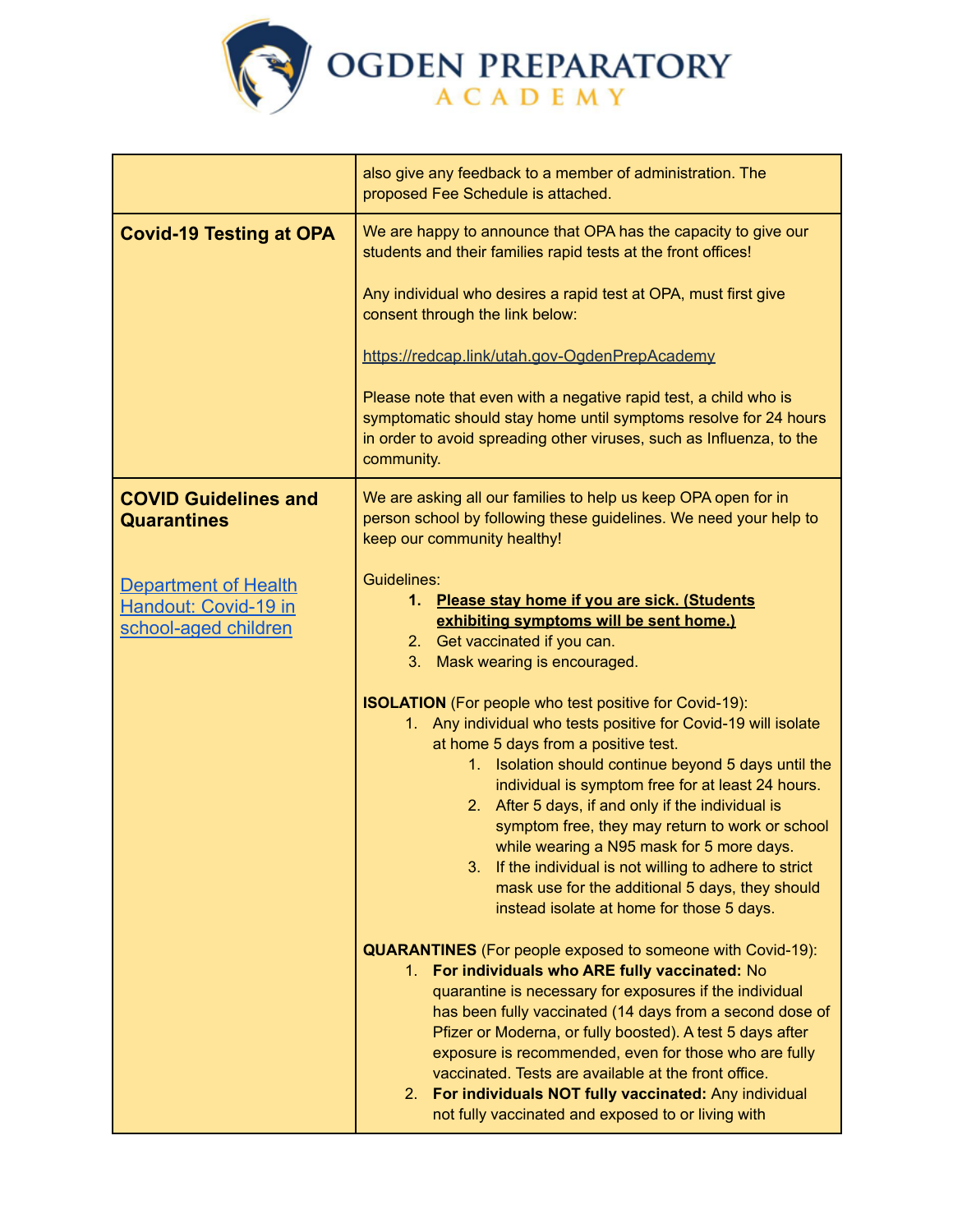

<span id="page-3-0"></span>

|                                                                                  | someone who tests positive for Covid-19 will quarantine<br>at home 5 days from exposure.<br>1. At the 5 day mark, the individual should get a<br>rapid test at the front office of either school even<br>if not symptomatic.<br>2. After 5 days, if the individual is symptom free<br>and has produced a negative rapid test, they<br>may return to work or school while wearing a<br>N95 mask for 5 additional days.<br>If the individual is not willing to adhere to strict<br>3.<br>mask use for the additional 5 days, they should<br>instead isolate at home for those 5 days.                                                                                                                 |
|----------------------------------------------------------------------------------|-----------------------------------------------------------------------------------------------------------------------------------------------------------------------------------------------------------------------------------------------------------------------------------------------------------------------------------------------------------------------------------------------------------------------------------------------------------------------------------------------------------------------------------------------------------------------------------------------------------------------------------------------------------------------------------------------------|
| <b>Re-enrollment &amp;</b><br>Lottery                                            | Re-Enrollment for the 2022-2023 school year is now open. You can<br>re-enroll your student(s) through your Aspire account. Please<br>re-enroll your student(s) by January 31, 2022.<br>The lottery is now available for students who want to start OPA for<br>the 2022-2023 school year. If you have a future kindergartener,<br>please put their information in the lottery system. Links can also be<br>found on the school website, www.ogdenprep.org.<br>The first Kindergarten lottery draw will be February 1, 2022.<br>Lottery draws for the remaining grades will be held starting March 1,<br>2022.<br>If you have any questions or need assistance, please contact a<br>school secretary. |
| <b>Free and Reduced Lunch</b><br><b>Applications (Action</b><br><b>Required)</b> | School lunch for all students is free this year. However, we still need<br>you to fill out a Free and Reduced Lunch application. This is very<br>important for our school and the amount of funds we receive in<br>order to keep the programs we have and continue                                                                                                                                                                                                                                                                                                                                                                                                                                  |
| <b>Canvas Parent Night</b>                                                       | Wednesday, January 12, 2022<br>5:30pm - 6:30pm<br><b>Elementary Gym</b><br>This night is open for all parents interested in learning more about<br>Canvas Parent. Learn how to navigate Canvas, observe student<br>classes and stay up to date on student progress. Information and<br>support will be presented in English and Spanish.<br>Parent resources can also be found on our website:<br>https://ogdenprep.org/online-instructions                                                                                                                                                                                                                                                         |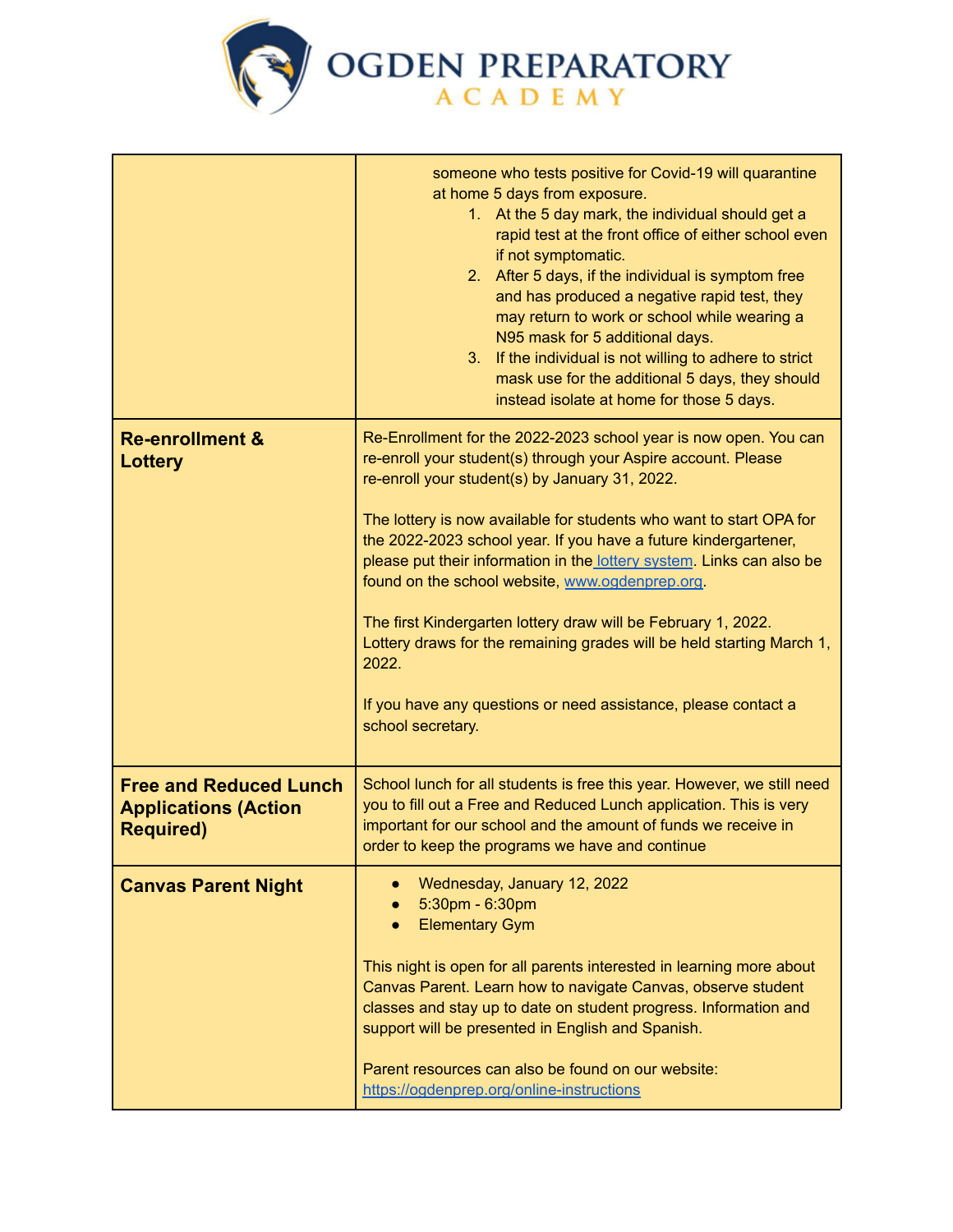

<span id="page-4-1"></span>

| <b>Great Things are Happening!</b> | <b>Policy Updates</b>                                        |
|------------------------------------|--------------------------------------------------------------|
|                                    | All policies and procedures can be<br>found at ogdenprep.org |
| <b>Staffing Updates</b>            | No updates at this time.                                     |
|                                    |                                                              |

# **Comunicación de los Directores**

*Para más información visite [ogdenprep.org](https://ogdenprep.org/)*

### **Incluido aquí:**

Mensaje de los [Directores](#page-4-2)

[Próximos](#page-5-0) Eventos

[Misión](#page-5-1) de OPA

**[Anuncios](#page-5-2)** 

Misión de la Escuela Viernes Virtuales Propuesta de Viernes Programa de Tarifas Exámenes de COVID-19 en **OPA Directrices y cuarentenas de** COVID Reinscripción y Lotería Noche de Padres [Solicitudes](#page-9-0) para almuerzos gratis o a precio [reducido](#page-9-0) (acción [requerida\)](#page-9-0)

**¡Están [sucediendo](#page-9-1) grandes** [cosas!](#page-9-1)

[Actualizaciones](#page-9-2) de políticas

[Actualizaciones](#page-9-3) de personal

# <span id="page-4-2"></span>**Mensaje de los Directores**

Estimada familia de OPA:

A medida que comenzamos a ver más casos de COVID en nuestra comunidad, junto con otras enfermedades, le pedimos que haga todo lo posible para monitorear a su(s) estudiante(s) cada mañana. Si tienen síntomas, manténgalos en casa. Estamos pidiendo lo mismo de nuestro personal. Estamos haciendo todo lo posible para mantener seguros a nuestros estudiantes, personal y comunidad, ¡mientras brindamos la mejor educación posible!

<span id="page-4-0"></span>**11 de Enero 2022**

Si usted es el padre de un estudiante de secundaria, nos encantaría recibir sus comentarios sobre un cambio propuesto a los viernes a partir del segundo semestre. Consulte a continuación en el segmento titulado "Propuesta de viernes de secundaria". Los comentarios se pueden completar electrónicamente o devolviendo el formulario impreso de la encuesta a la escuela. Los estudiantes que regresen o completen digitalmente la encuesta antes de la mañana del miércoles 12 de Enero recibirán un incentivo.

Atentamente, Sus directores de OPA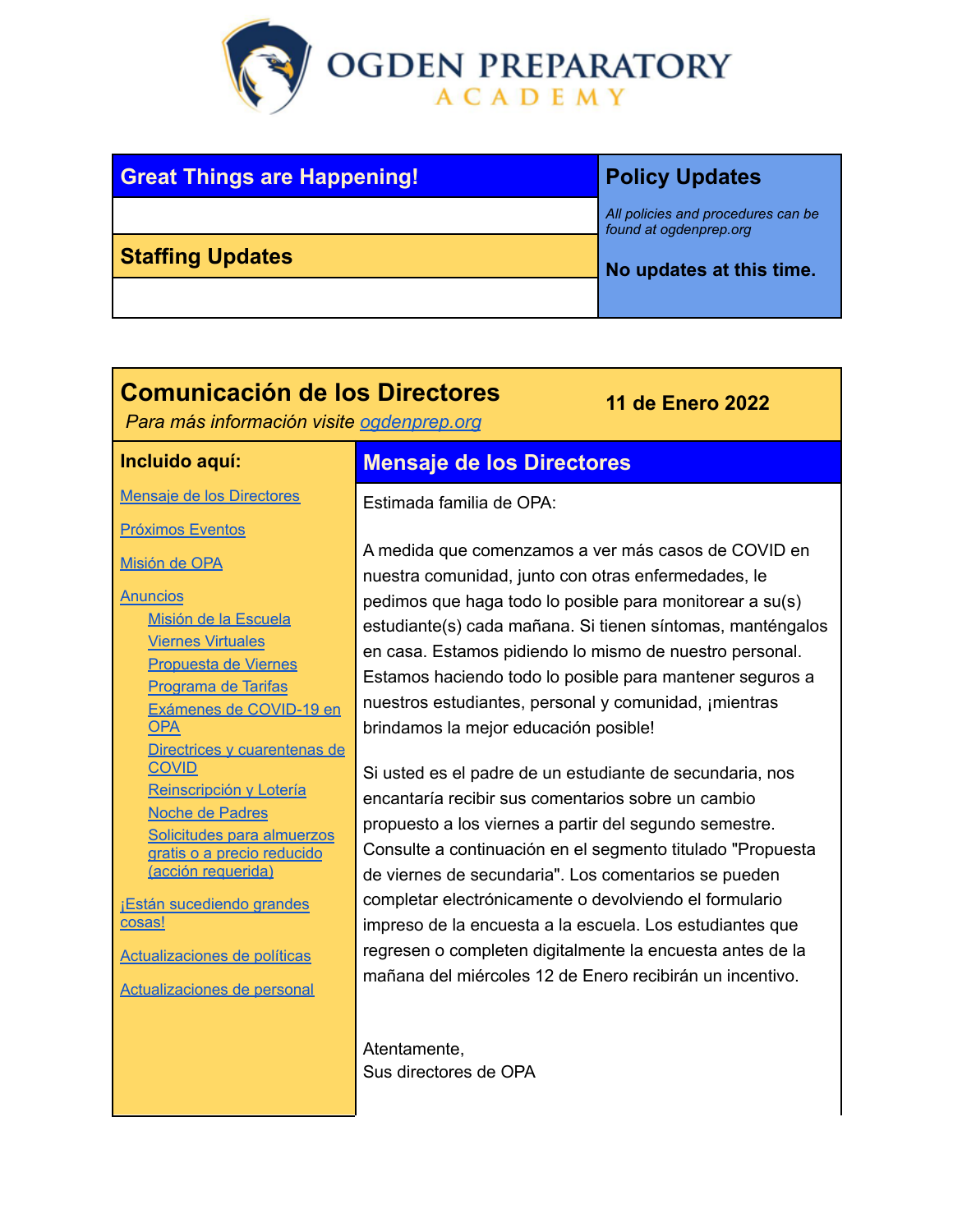<span id="page-5-1"></span>

<span id="page-5-2"></span><span id="page-5-0"></span>

|                                                                        | <b>Elementary Principal, Kasey Kennington,</b><br>kkennington@ogdenprep.org<br>Junior High Principal, Shevon Lopez,                                                                                                                                                                                                                                                                                                                                                                                                                                                                                                     |                                                                                                                                                                                                                                                                                                                                         |
|------------------------------------------------------------------------|-------------------------------------------------------------------------------------------------------------------------------------------------------------------------------------------------------------------------------------------------------------------------------------------------------------------------------------------------------------------------------------------------------------------------------------------------------------------------------------------------------------------------------------------------------------------------------------------------------------------------|-----------------------------------------------------------------------------------------------------------------------------------------------------------------------------------------------------------------------------------------------------------------------------------------------------------------------------------------|
|                                                                        | slopez@ogdenprep.org                                                                                                                                                                                                                                                                                                                                                                                                                                                                                                                                                                                                    |                                                                                                                                                                                                                                                                                                                                         |
| <b>Próximos Eventos</b>                                                |                                                                                                                                                                                                                                                                                                                                                                                                                                                                                                                                                                                                                         | Misión de OPA                                                                                                                                                                                                                                                                                                                           |
| Fin semestre dos<br>Enero 13                                           | <b>No Escuela</b><br>Enero 14,17                                                                                                                                                                                                                                                                                                                                                                                                                                                                                                                                                                                        | <b>Ogden Preparatory Academy</b><br>proporcionará un plan de<br>estudios desafiante donde<br>excelencia académica,<br>desarrollo de personaje, y<br>crecimiento individual<br>se nutren en un ambiente<br>seguro y feliz que involucra la<br>participación activa de<br>estudiantes, padres,<br>maestros y miembros de la<br>comunidad. |
| <b>Anuncios</b>                                                        |                                                                                                                                                                                                                                                                                                                                                                                                                                                                                                                                                                                                                         |                                                                                                                                                                                                                                                                                                                                         |
| Declaración de Misión de<br>la Escuela                                 | Desarrollo del carácter: Tener un buen carácter es importante para<br>convertirse en una persona productiva y exitosa. Los buenos<br>rasgos de carácter incluyen honestidad, integridad y dedicación.<br>Aquí en OPA nos enseñan los siete hábitos de las personas<br>altamente efectivas. Estudiamos y practicamos esos hábitos que<br>desarrollarán un carácter fuerte para que podamos ser una<br>comunidad escolar responsable, amable y trabajadora. Si tiene<br>alguna pregunta sobre los siete hábitos, no dude en preguntarle a<br>un maestro o cualquier miembro de la administración.                         |                                                                                                                                                                                                                                                                                                                                         |
| <b>Cambio de Horario</b><br><b>Maestro</b><br><b>Viernes Virtuales</b> | Con el fin de darles a nuestros maestros el tiempo necesario para<br>analizar los datos de los estudiantes, planificar en consecuencia y<br>prepararse para cumplir con las metas de aprendizaje de nuestros<br>estudiantes, implementaremos tres viernes virtuales. Durante estos<br>días, los estudiantes completarán algunas tareas desde casa que<br>contarán para su asistencia ese día. Los maestros tendrán un día<br>completo de capacitación y tiempo para analizar los datos de los<br>estudiantes y planificar en consecuencia. Las siguientes fechas<br>serán Viernes Virtuales para todos los estudiantes; |                                                                                                                                                                                                                                                                                                                                         |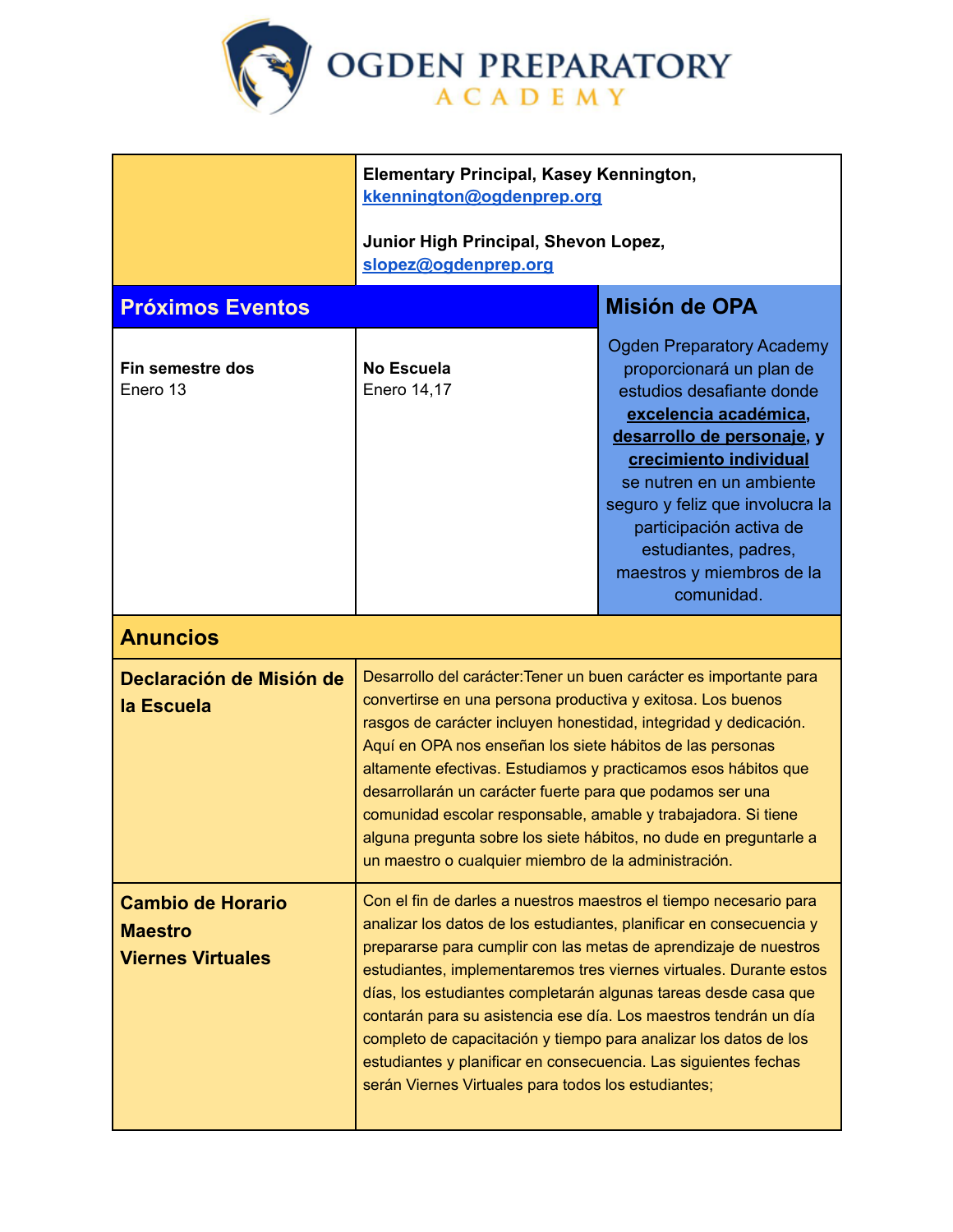

|                                                          | Viernes, 7 de Enero de 2022<br>Viernes, 11 de Marzo de 2022<br>Viernes, 13 de Mayo de 2022                                                                                                                                                                                                                                                                                                                                                                                                           |  |
|----------------------------------------------------------|------------------------------------------------------------------------------------------------------------------------------------------------------------------------------------------------------------------------------------------------------------------------------------------------------------------------------------------------------------------------------------------------------------------------------------------------------------------------------------------------------|--|
| <b>Propuesta de Viernes</b><br>para la Secundaria        | Se propone que los Viernes en la secundaria sean<br>opcionales para los estudiantes que obtengan calificaciones<br>C+ o más altas en sus clases. La Junta Directiva de OPA<br>votará sobre esta propuesta en la reunión de la Junta, el 12<br>de Enero de 2022 a las 4:30 p.m.<br>Para obtener detalles adicionales y dar su opinión, complete<br>la encuesta:<br>https://ogdenpreparatory.sjc1.qualtrics.com/jfe/form/SV_1MPAtPfzVf<br><b>gGama</b>                                                 |  |
| Programa de Tarifas para<br>el año escolar<br>2022-20223 | Estamos revisando el programa de tarifas para el próximo<br>año escolar. Puede dar su opinión a la Junta Directiva de<br>OPA sobre el cronograma propuesto, y se votará en la<br>reunión de Marzo. También puede dar cualquier comentario a<br>un miembro de la administración. Se adjunta la Lista de<br>Tarifas propuesta.                                                                                                                                                                         |  |
| <b>Exámenes de COVID-19</b><br>en OPA                    | ¡Nos complace anunciar que OPA ahora tiene la capacidad de<br>proporcionar exámenes rápidos a nuestros estudiantes si lo<br>solicitan!<br>Cualquier miembro del personal o estudiante que reciba una<br>prueba rápida en OPA, primero debe dar su consentimiento a<br>través del enlace a continuación:<br>https://redcap.link/utah.gov-OgdenPrepAcademy<br>Los padres interesados en ver si su hijo es elegible para recibir una<br>prueba rápida y gratuita en la escuela deben comunicarse con el |  |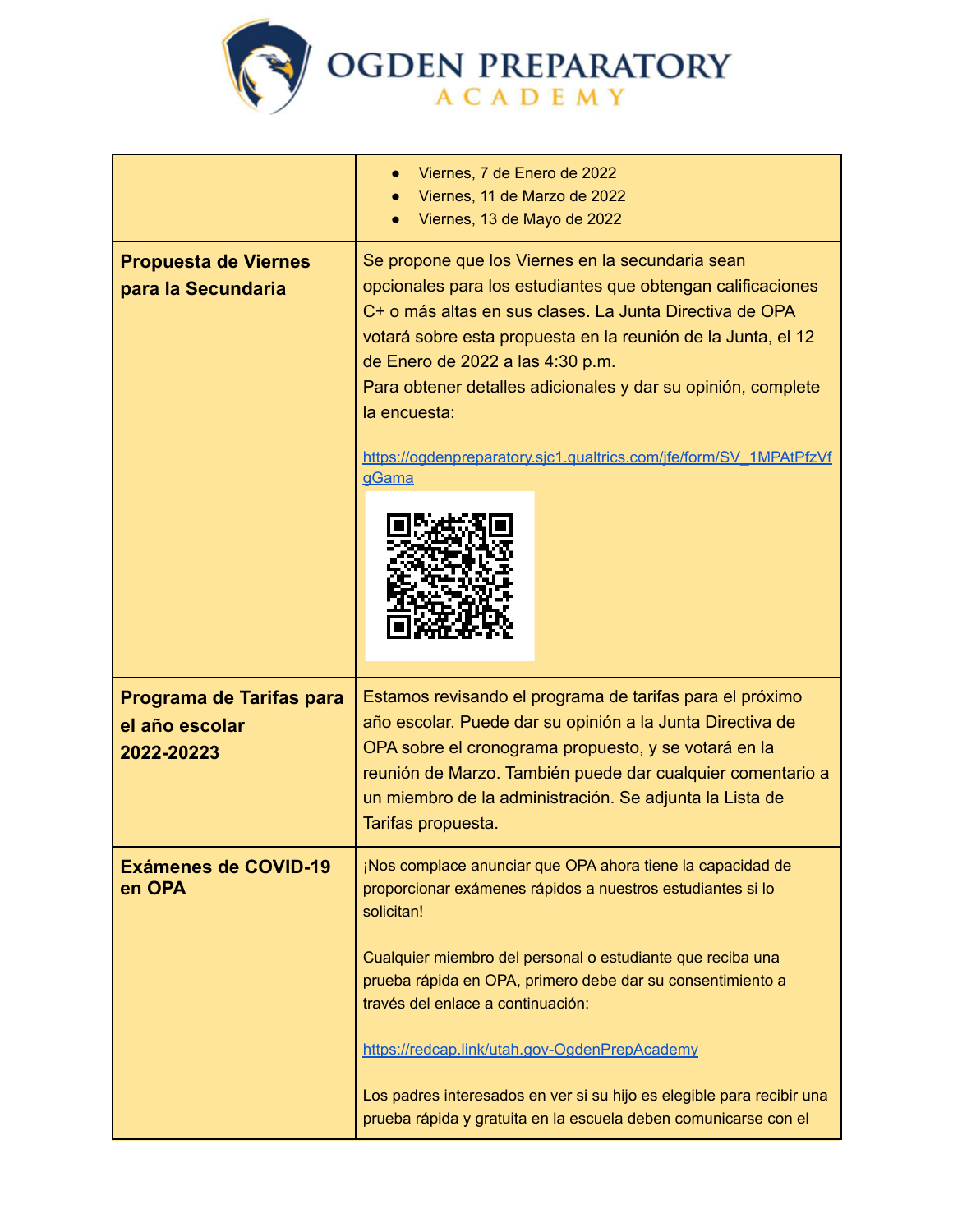

|                                                                                                                                                                | director, el subdirector o la oficina principal para obtener más<br>información.<br>Tenga en cuenta que incluso con una prueba rápida negativa, un<br>niño sintomático debe quedarse en casa hasta que los síntomas se<br>resuelvan durante 24 horas antes de regresar a la escuela para<br>evitar la propagación de otros virus, como la influenza, a la<br>comunidad.                                                                                                                                                                                                                                                                                                                                                                                                                                                                                                                                         |
|----------------------------------------------------------------------------------------------------------------------------------------------------------------|-----------------------------------------------------------------------------------------------------------------------------------------------------------------------------------------------------------------------------------------------------------------------------------------------------------------------------------------------------------------------------------------------------------------------------------------------------------------------------------------------------------------------------------------------------------------------------------------------------------------------------------------------------------------------------------------------------------------------------------------------------------------------------------------------------------------------------------------------------------------------------------------------------------------|
| <b>Directrices y</b><br>cuarentenas de COVID<br><b>Department of Health</b><br>Handout: Covid-19 in<br>school-aged children<br>(no se encuentra en<br>Español) | Estamos pidiendo a todas nuestras familias que nos ayuden a<br>mantener abierta la OPA para la escuela en persona siguiendo<br>estas pautas. ¡Necesitamos su ayuda para mantener saludable a<br>nuestra comunidad!<br>Pautas:<br>1. Quédese en casa si está enfermo. (Los estudiantes que<br>presenten síntomas serán enviados a casa).<br>2. Vacúnese si puede.<br>3. Se recomienda el uso de mascarillas.<br>AISLAMIENTO (para personas que dan positivo en la prueba de<br><b>Covid-19):</b><br>Cualquier persona que dé positivo en la prueba de Covid-19 se<br>aislará en casa 5 días de una prueba positiva.<br>El aislamiento debe continuar más allá de los 5 días hasta que el                                                                                                                                                                                                                         |
|                                                                                                                                                                | individuo esté libre de síntomas durante al menos 24 horas.<br>Después de 5 días, si y solo si la persona no presenta síntomas,<br>puede regresar al trabajo o la escuela con una máscara N95<br>durante 5 días más.<br>Si la persona no está dispuesta a cumplir con el uso estricto de la<br>mascarilla durante los 5 días adicionales, debe aislarse en casa<br>durante esos 5 días.<br><b>CUARENTINAS</b> (para personas expuestas a alguien con<br>Covid-19):<br>Para las personas que ESTÁN completamente vacunadas: No<br>es necesaria la cuarentena para las exposiciones si la persona ha<br>sido completamente vacunada (14 días a partir de una segunda<br>dosis de Pfizer o Moderna, o completamente reforzada). Se<br>recomienda una prueba 5 días después de la exposición, incluso<br>para aquellos que están completamente vacunados. Las pruebas<br>están disponibles en la oficina principal. |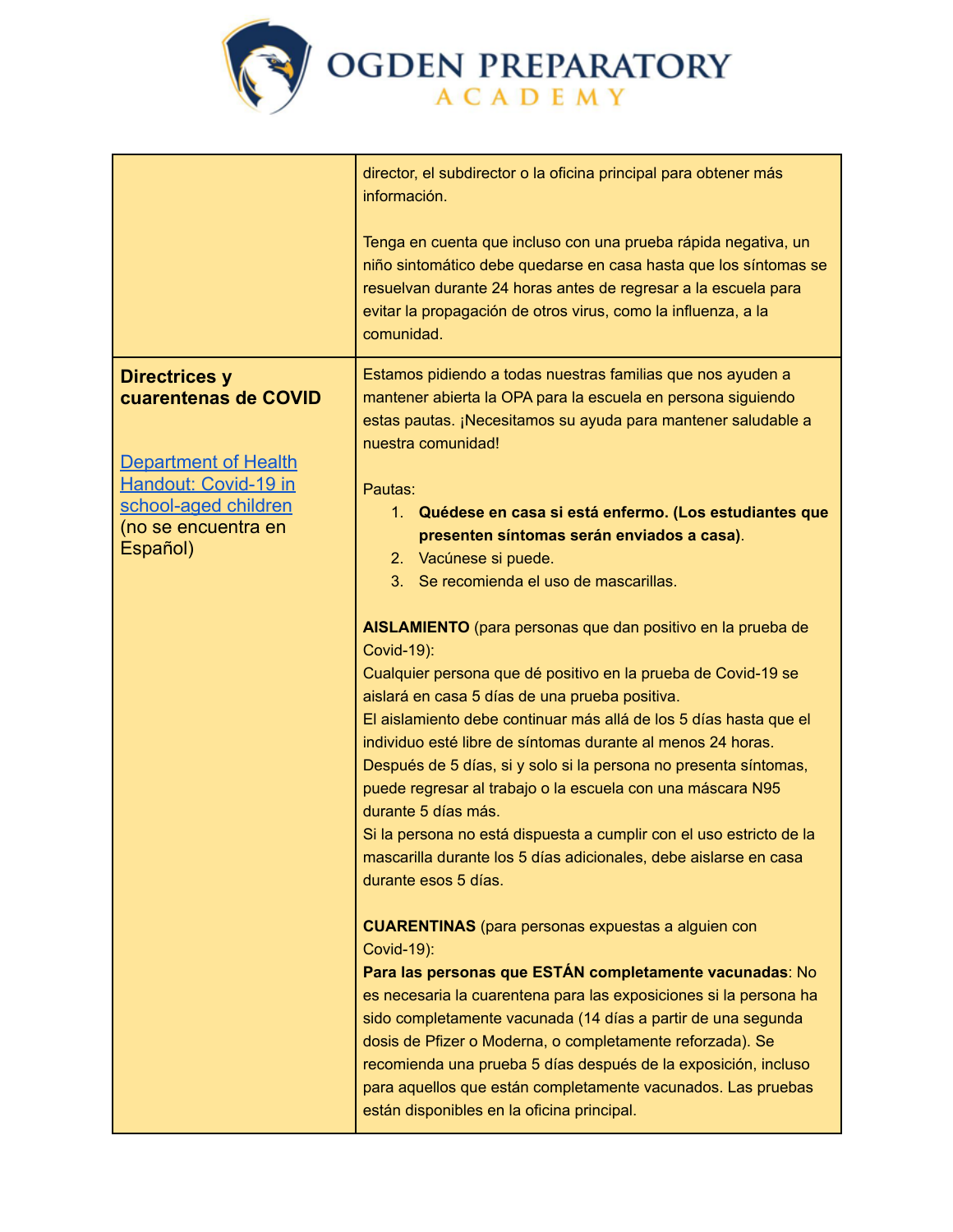

|                                              | Para las personas que NO están completamente vacunadas:<br>cualquier persona que no esté completamente vacunada y que no<br>esté expuesta o que viva con alguien que dé positivo en la prueba<br>de Covid-19 se pondrá en cuarentena en su casa 5 días después<br>de la exposición.<br>En la marca de los 5 días, la persona debe hacerse una prueba<br>rápida en la oficina principal de cualquiera de las escuelas, incluso<br>si no presenta síntomas.<br>Después de 5 días, si la persona está libre de síntomas y ha<br>producido una prueba rápida negativa, puede regresar al trabajo o<br>la escuela mientras usa una máscara N95 durante 5 días<br>adicionales.<br>Si la persona no está dispuesta a cumplir con el uso estricto de la<br>mascarilla durante los 5 días adicionales, debe aislarse en casa<br>durante esos 5 días. |
|----------------------------------------------|---------------------------------------------------------------------------------------------------------------------------------------------------------------------------------------------------------------------------------------------------------------------------------------------------------------------------------------------------------------------------------------------------------------------------------------------------------------------------------------------------------------------------------------------------------------------------------------------------------------------------------------------------------------------------------------------------------------------------------------------------------------------------------------------------------------------------------------------|
| <b>Noche de Padres para</b><br><b>Canvas</b> | Miércoles, 12 de enero de 2022<br>5:30 p. M. - 6:30 p. M.<br>Gimnasio elemental<br>Esta noche está abierta para todos los padres interesados en<br>aprender más sobre Canvas Parent. Aprenda a navegar por<br>Canvas, observe las clases de los estudiantes y manténgase<br>actualizado sobre el progreso de los estudiantes. La información y<br>el apoyo se presentarán en inglés y español.<br>Los recursos para padres también se pueden encontrar en nuestro<br>sitio web: https://ogdenprep.org/online-instructions                                                                                                                                                                                                                                                                                                                   |
| Reinscripción y<br>Lotería                   | Ya está abierta la reinscripción para el año escolar 2022-2023.<br>Puede volver a inscribir a su(s) estudiante(s) a través de su cuenta<br>de Aspire. Vuelva a inscribir a su(s) estudiante(s) antes del 31 de<br>Enero de 2022.<br>La lotería ya está disponible para los estudiantes que quieran<br>comenzar OPA para el año escolar 2022-2023. Si tiene un futuro<br>niño en kindergarten, ingrese su información en el sistema de<br>lotería. Los enlaces también se pueden encontrar en el sitio web de<br>la escuela, www.ogdenprep.org.                                                                                                                                                                                                                                                                                              |